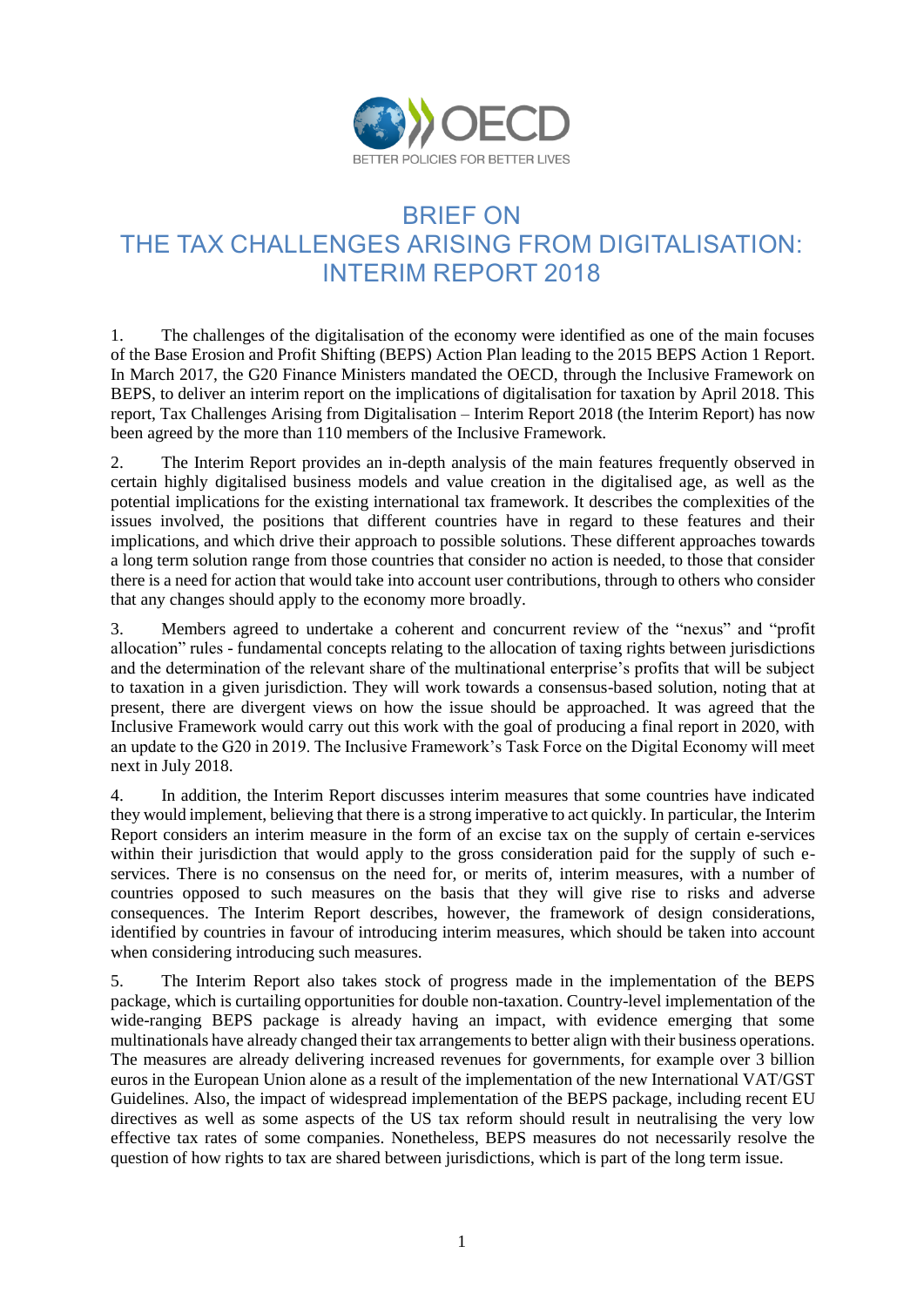

6. Finally, the Interim Report identifies new areas of work that will be undertaken without delay. Given the availability of big data, international cooperation among tax administrations should be enhanced, in particular, as regards the information on the users of online platforms as part of the gig and sharing economies, to ensure taxes are paid when they are due. The Forum on Tax Administration, working with the Inclusive Framework, will develop practical tools and cooperation in the area of tax administration and will also examine the tax consequences of new technologies (e.g., crypto-currencies and blockchain distributed ledger technology).

7. An update on this work will be provided in 2019, as the Inclusive Framework works towards a consensus-based solution by 2020.

## *Background*

-

8. As part of the OECD/G20 BEPS Project, and in the context of Action 1, the Task Force on the Digital Economy (TFDE) considered the tax challenges raised by the digital economy. The 2015 BEPS Action 1 report<sup>1</sup> noted that the digital economy is characterised by an unparalleled reliance on intangibles, the massive use of data (notably personal data), and the widespread adoption of multi-sided business models. Further, it found that it would be difficult, if not impossible, to ring-fence the digital economy. The report went on to highlight the ways in which digitalisation had exacerbated BEPS issues, but also noted that the measures proposed under the other BEPS Actions were likely to have a significant impact in this regard.

9. The report also noted that beyond BEPS, digitalisation raised a series of broader tax challenges, which it identified as data, nexus and characterisation. These challenges chiefly relate to the question of how taxing rights on income generated from cross-border activities in the digital age should be allocated among countries. While identifying a number of options to address these concerns, none were ultimately recommended. After the release of the OECD/G20 BEPS package it was agreed by countries to renew the mandate of the TFDE and continue to monitor developments in respect of digitalisation with a further report to be delivered by 2020 and with an interim report to be produced by the end of 2018.

10. In March 2017, the G20 Finance Ministers called on the TFDE to bring forward the delivery of its interim report, so that it would be finalised by no later than April 2018 – a request that was reiterated by the G20 Leaders at their July 2017 Hamburg Summit.

## *Digitalisation, Business Models and Value Creation*

11. A robust understanding of how digitalisation is changing the way businesses operate and how they create value is fundamental to ensuring that the tax system responds to these challenges. In particular, looking at new and changing business models in the context of digitalisation, the report describes the main features of digital markets and how these shape value creation. The Interim Report also identifies three characteristics that are frequently observed in certain highly digitalised business models: scale without mass, heavy reliance on intangible assets, and the role of data and user participation, including network effects. It was noted, however, that countries have different views on whether, and to what extent, these features represent a contribution to value creation by the enterprise.

<sup>1</sup> OECD (2015), *Addressing the Tax Challenges of the Digital Economy, Action 1 - 2015 Final Report*, OECD Publishing, Paris. <http://dx.doi.org/10.1787/9789264241046-en>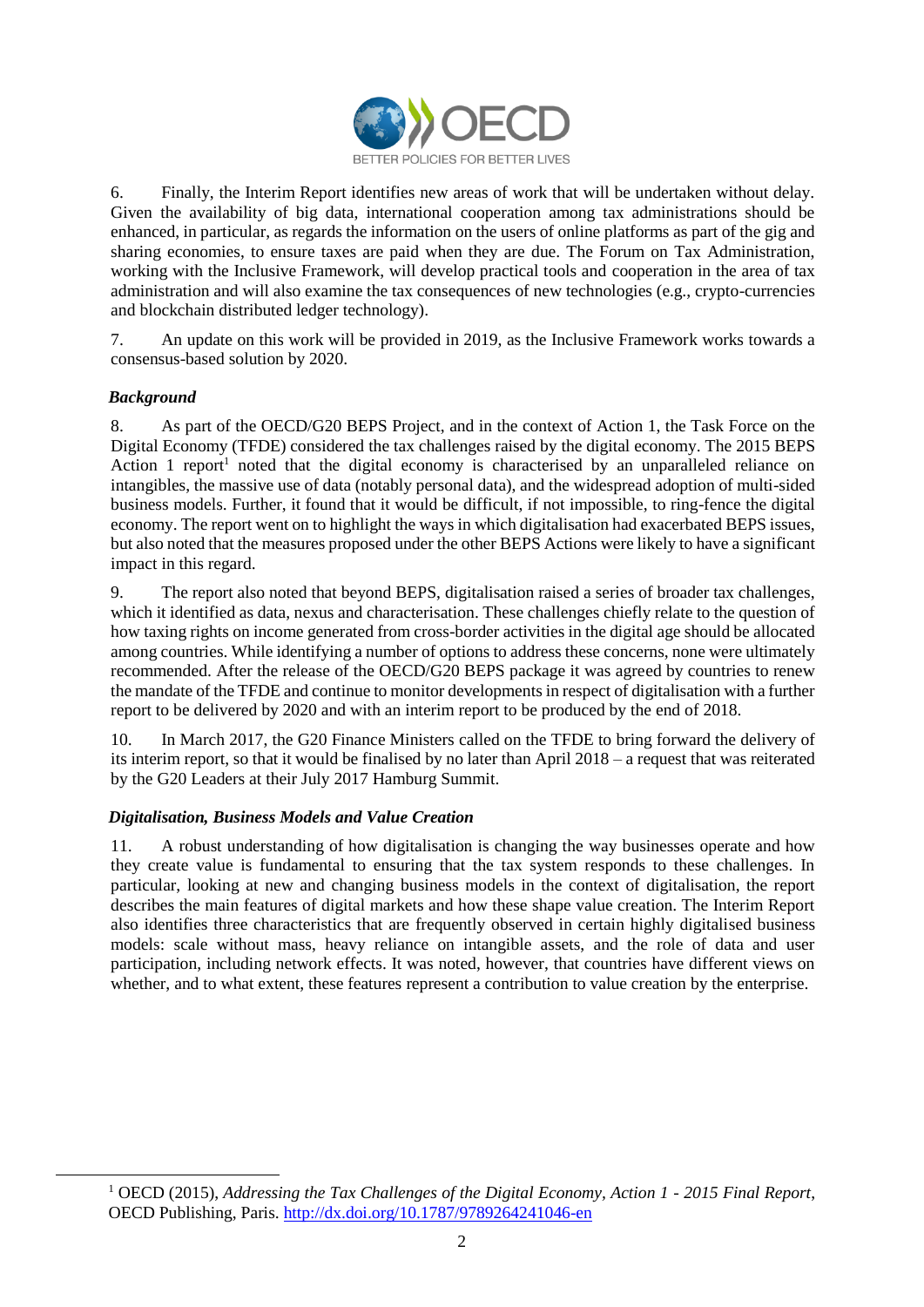

## *BEPS Implementation and relevant tax policy developments*

12. Implementation of the BEPS measures is well underway in most countries. This is having an impact. As mentioned, over 3 billion euros in the EU alone has been collected as a result of the implementation of the new International VAT/GST Guidelines. On the corporate income tax front, significant recent reforms have been passed to implement the BEPS package. For instance several EU directives have been enacted. One measure of the US tax reform in particular (known as GILTI) is likely to raise the overall effective tax rate of US MNEs on their offshore income above a single digit.

13. Also, a significant number of multinational enterprises (MNEs) have taken pro-active measures to realign their tax arrangements with their real economic activity, either by reconsidering their transfer pricing positions or by relocating and on-shoring valuable assets, such as intangibles. With the exchange of Country-by-Country reports beginning in 2018 for the 2016 tax year, further evidence of the impact of the BEPS measures is anticipated in the coming years.

14. In recent years, we have also seen the introduction by some countries of a range of uncoordinated and unilateral measures, which appear to reflect a discontent among some countries with the outcomes produced by certain aspects of the current international tax system.

#### *Towards a Global, Consensus-Based Solution*

15. There is general acknowledgement that the digital transformation continues to be an ongoing process and that there is a need to monitor how these changes may be impacting value creation. The broader tax challenges of digitalisation raise very complex technical questions. Members of the Inclusive Framework have different views on the question of whether, and to what extent, the features identified as being frequently observed in certain highly digitalised business models should result in changes to the international tax rules. In particular, with respect to data and user participation, there are different views on whether, and to what extent, they should be considered as contributing to a firm's value creation, and therefore, what impact they may have on the international tax rules.

16. The different perspectives on these issues among the 113 members of the Inclusive Framework can generally be described as falling into three groups. The first group considers that the reliance on data and user participation may lead to misalignments between the location in which profits are taxed and the location in which value is created. However, the view of this group of countries is that these challenges are confined to certain business models and they do not believe that these factors undermine the principles underpinning the existing international tax framework. Consequently, they do not see the case for wide-ranging change.

17. A second group of countries take the view that the ongoing digital transformation of the economy, and more generally trends associated with globalisation, present challenges to the continued effectiveness of the existing international tax framework for business profits. Importantly, for this group of countries, these challenges are not exclusive or specific to highly digitalised business models.

18. Finally, there is a third group of countries that consider that the BEPS package has largely addressed the concerns of double non-taxation, although these countries also highlight that it is still too early to fully assess the impact of all the BEPS measures. These countries are generally satisfied with the existing tax system and do not currently see the need for any significant reform of the international tax rules.

19. Acknowledging these divergences, members agreed to undertake a coherent and concurrent review of the "nexus" and "profit allocation" rules - two fundamental concepts relating to how taxing rights are allocated between jurisdictions and how profits are allocated to the different activities carried out by multinational enterprises, and seek a consensus-based solution. While it is a challenging objective, the Inclusive Framework will work towards a consensus-based solution by 2020.